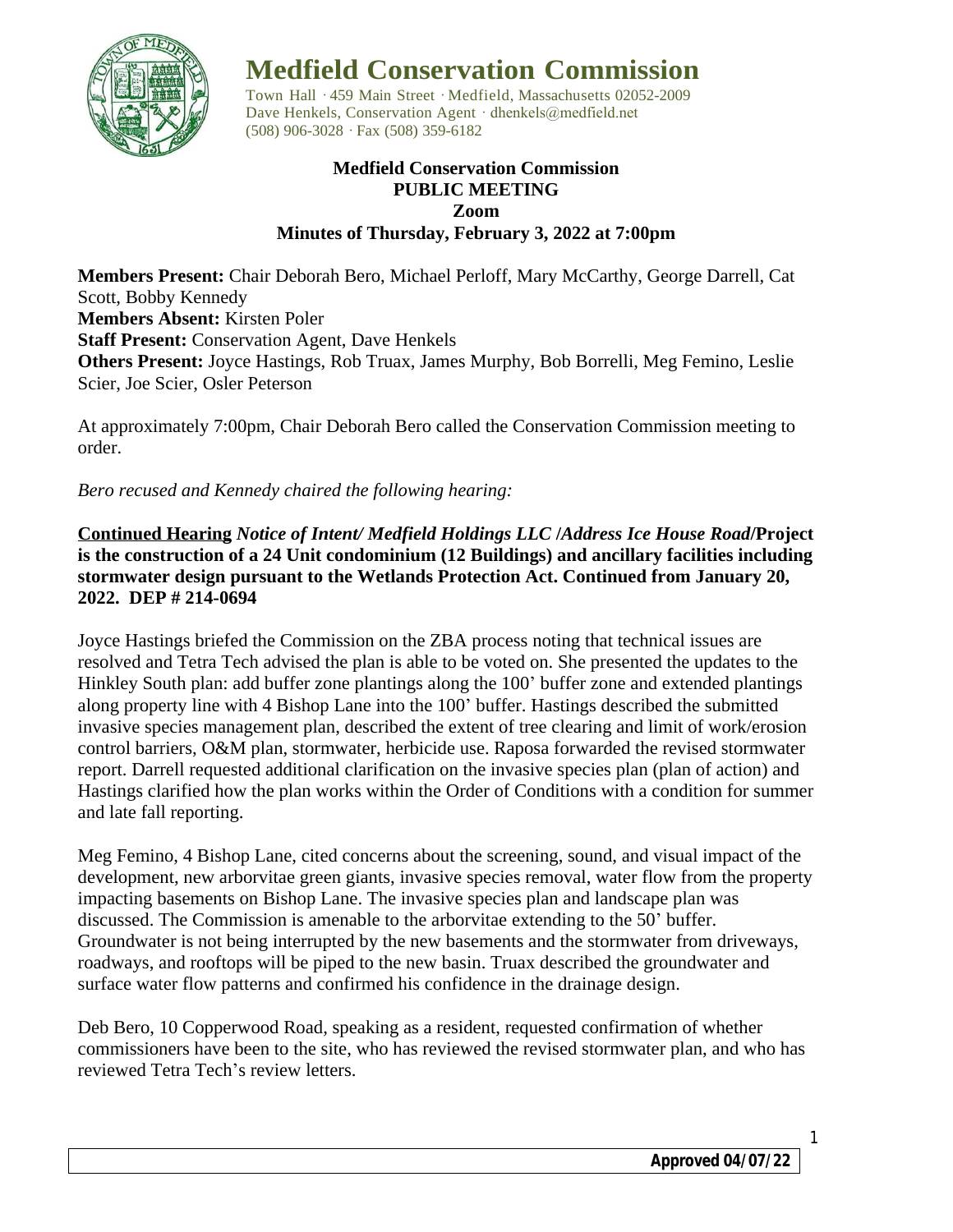Osler Peterson, 10 Copperwood Road, speaking as a resident, requested clarification on the invasive species management, homeowner responsibilities, preferred vegetation, water flow issues and questioned the qualifications of the engineers who reviewed the plan.

Femino requested clarification on the vegetation and fence behind units 14 and 15. The applicant will amend the vegetation to be evergreens clustered behind 14 & 15 (relocate the 10 trees that are shown on the plan). The Commissioners are amenable to having the agent assist in plant placement.

Henkels gave his findings on the proposal. Peterson requested the Commission requested the ZBA obtain another expert to review the groundwater. Commissioners discussed the proposal and are generally satisfied with the drainage and the elements of the plan that are within their jurisdiction. Darrell queried the review of fill for invasives and the commissioners agreed the

Perloff motion to close the hearing with intent of issuing an Order of Conditions with previously articulated special conditions including but not limited to: snow storage, invasive species management, supervision and reports, stormwater management issues, and other as determined by the agent or board members determined to be significant for Notice of Intent / Medfield Holdings LLC / Address Ice House Road/Project is the construction of a 24 Unit condominium (12 Buildings) and ancillary facilities including stormwater design pursuant to the Wetlands Protection Act. Continued from January 20, 2022. DEP # 214-0694. Seconded by McCarthy. Roll call vote: Perloff = yes,  $McCarthy = yes$ ,  $Scott = yes$ ,  $Kennedy = yes$ . The Vote: 4-0

## *Bero rejoined the Commission*

## **Minutes**

- **November 4, 2021**
	- **o** Kennedy made a motion to approve November 4, 2021 meeting minutes. Seconded by Scott. Roll call vote: Perloff = aye, McCarthy = aye, Scott = aye, Kennedy = aye, Darrell = aye, Bero = aye. The Vote:  $6-0$
- **November 18, 2021**
	- **o** McCarthy made a motion to approve November 18, 2021 meeting minutes as edited. Seconded by Scott. Roll call vote:  $Perloff = aye$ ,  $McCarthy = aye$ ,  $Scott = aye$ , Kennedy = aye, Darrell = aye, Bero = aye. The Vote:  $6-0$
- **January 6, 2022** *– tabled*
- **January 20, 2022** *– tabled*

# **Administration/Discussion**

# **Procedures/Protocols**

- Bero noted outstanding minutes. Discussion of adding the document list to the minutes and the google drive for minutes and project files.
- DEP guidelines on amendments to orders of conditions
- Mullin Rule and DEP policy to be added to collection of ConCom procedures

## **Danielson Pond Update**

BoS presentation by Pare on 1/25/22 Raposa to send out meeting video and Pare report